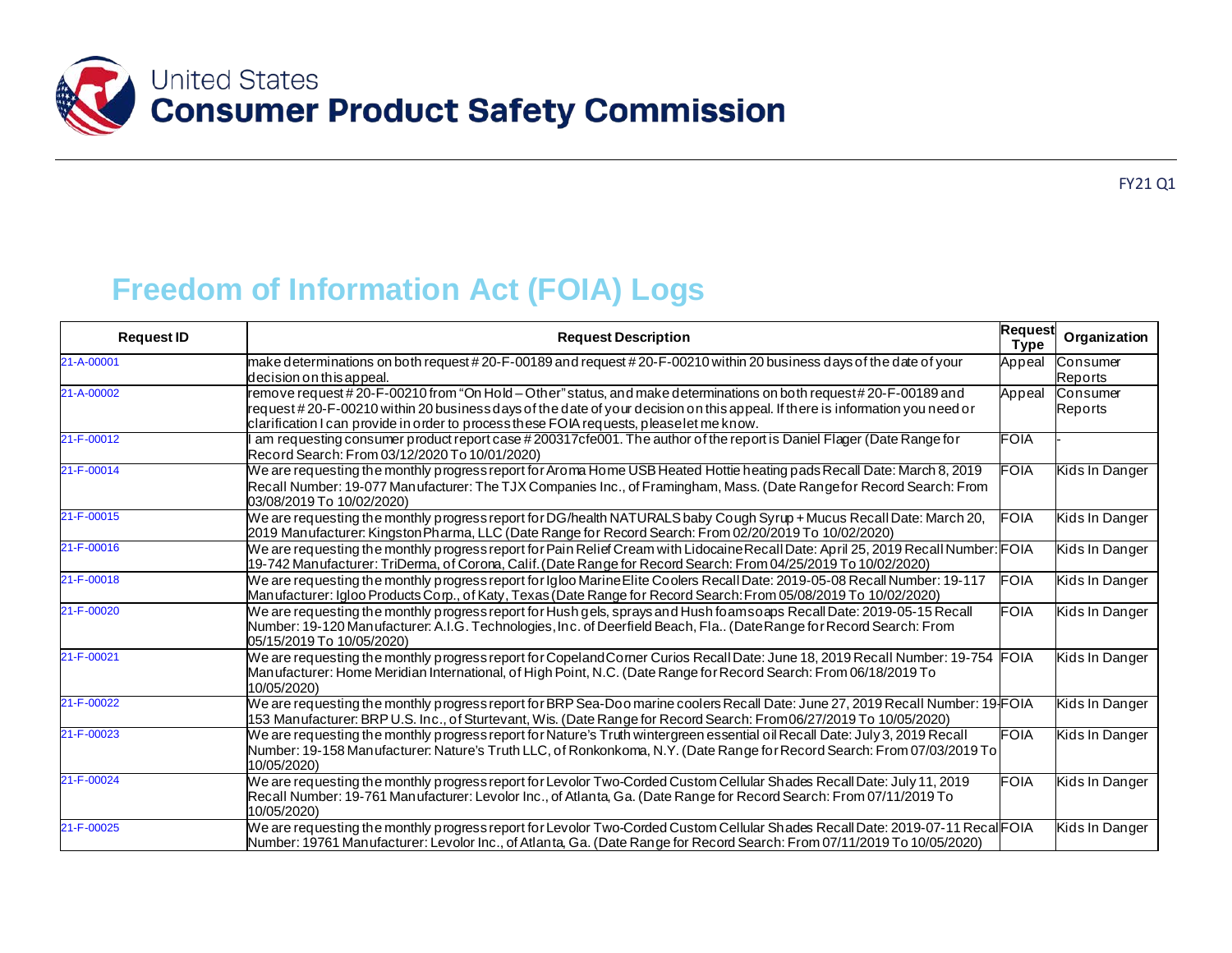

|--|

| 21-F-00026 | We are requesting the monthly progress report for Majestic Pure Wintergreen Oil Recall Date: 2019-07-16 Recall Number:<br>19762 Manufacturer: Epic Business Services Inc., of San Diego, Calif. (Date Range for Record Search: From 07/16/2019 To<br>10/05/2020)                                                                                                                                  | <b>FOIA</b> | Kids In Danger |
|------------|---------------------------------------------------------------------------------------------------------------------------------------------------------------------------------------------------------------------------------------------------------------------------------------------------------------------------------------------------------------------------------------------------|-------------|----------------|
| 21-F-00027 | We are requesting the monthly progress report for Magnetic Trivets Recall Date: 2019-07-30 Recall Number: 19765<br>Manufacturer: Tristar Products Inc., Fairfield, N.J. (Date Range for Record Search: From 07/30/2019 To 10/05/2020)                                                                                                                                                             | FOIA        | Kids In Danger |
| 21-F-00028 | We are requesting the monthly progress report for Super Jumper Trampolines Recall Date: 2019-08-01 Recall Number: 19179<br>Manufacturer: Super Jumper Inc., of South San Francisco, Calif. (Date Range for Record Search: From 08/01/2019 To<br>10/05/2020)                                                                                                                                       | FOIA        | Kids In Danger |
| 21-F-00029 | We are requesting the monthly progress report for Children's pajamas Recall Date: August 20, 2019 Recall Number: 19-185<br>Manufacturer: SAMpark LLC, of Bloomfield, Conn. (Date Rangefor Record Search: From 08/20/2019 To 10/05/2020)                                                                                                                                                           | <b>FOIA</b> | Kids In Danger |
| 21-F-00030 | We are requesting the monthly progress report for Activity Push Walkers Recall Date: August 20, 2019 Recall Number: 19-184<br>Manufacturer: Crateand Barrel, of Northbrook, III. (Date Rangefor Record Search: From 08/20/2019 To 10/05/2020)                                                                                                                                                     | <b>FOIA</b> | Kids In Danger |
| 21-F-00031 | We are requesting the monthly progress report for Contigo Kids Cleanable Water Bottles Recall Date: August 27, 2019 Recall<br>Number: 19-186 Manufacturer: Contigo USA, of Chicago, III. (Date Range for Record Search: From 08/27/2019 To 10/05/2020)                                                                                                                                            | <b>FOIA</b> | Kids In Danger |
| 21-F-00032 | We are requesting the monthly progress report for Black Wash Mirrored Chests and Six-Drawer Camille Chests Recall Date:<br>August 28, 2019 Recall Number: 19-190 Manufacturer: The Design House, of Nashville, Tenn. for the Mirrored Chest, and The<br>Crestview Collection, of Memphis, Tenn. for the Six-Drawer Camille Chest (Date Range for Record Search: From 08/28/2019 To<br>10/05/2020) | <b>FOIA</b> | Kids In Danger |
| 21-F-00033 | We are requesting the monthly progress report for Ubbi Connecting Bath Toys Recall Date: 2019-08-29 Recall Number: 19-195 FOIA<br>Manufacturer: Pearhead Inc., of New York (Date Range for Record Search: From08/29/2019 To 10/05/2020)                                                                                                                                                           |             | Kids In Danger |
| 21-F-00034 | We are requesting the monthly progress report for Children's chairs and stools Recall Date: August 30, 2019 Recall Number: 19 FOIA<br>197 Manufacturer: RH, US LLC, of Corte Madera, Calif. (Date Range for Record Search: From08/30/2019 To 10/05/2020)                                                                                                                                          |             | Kids In Danger |
| 21-F-00035 | We are requesting the monthly progress report for Piping Rock wintergreen essential oil Recall Date: 2019-08-22 Recall<br>Number: 19-772 Manufacturer: Piping Rock Health Products, of Ronkonkoma, N.Y. (Date Range for Record Search: From<br>08/22/2019 To 10/05/2020)                                                                                                                          | <b>FOIA</b> | Kids In Danger |
| 21-F-00036 | We are requesting the monthly progress report for Losartan Potassium and Ezetimibe prescription drug bottles Recall Date:<br>2019-08-29 Recall Number: 19-194 Manufacturer: Sandoz Inc., of Princeton, N.J. (Date Range for Record Search: From<br>08/29/2019 To 10/05/2020)                                                                                                                      | FOIA        | Kids In Danger |
| 21-F-00037 | We are requesting the monthly progress report for The Beaufort Bonnet Company Handmade Knit Dolls Recall Date: SeptemberFOIA<br>3, 2019 Recall Number: 19-198 Manufacturer: The Beaufort Bonnet Company, of Lexington, Ky (Date Range for Record Search)<br>From 09/03/2019 To 10/05/2020)                                                                                                        |             | Kids In Danger |
| 21-F-00038 | We are requesting the monthly progress report for Children's bunk beds Recall Date: 2019-09-05 Recall Number: 19-779<br>Manufacturer: Walker Edison Furniture Company LLC, of Salt Lake City, Utah (Date Range for Record Search: From 09/05/2019<br>To 10/05/2020)                                                                                                                               | <b>FOIA</b> | Kids In Danger |
| 21-F-00039 | We are requesting the monthly progress report for Children's loungewear Recall Date: September 10, 2019 Recall Number: 19- FOIA<br>204 Manufacturer: Genexus dba Ragdoll & Rockets, of Gardena, Calif. (Date Range for Record Search: From 09/10/2019 To<br>10/05/2020)                                                                                                                           |             | Kids In Danger |
| 21-F-00040 | We are requesting the monthly progress report for Safety Goggles sold with Throw Throw Burrito Extreme Going Pro Edition<br>Dodgeball Card Game sets Recall Date: 2019-09-19 Recall Number: 19780 Manufacturer: Exploding Kittens Inc., of Los<br>Angeles, Calif. (Date Range for Record Search: From 09/19/2019 To 10/05/2020)                                                                   | FOIA        | Kids In Danger |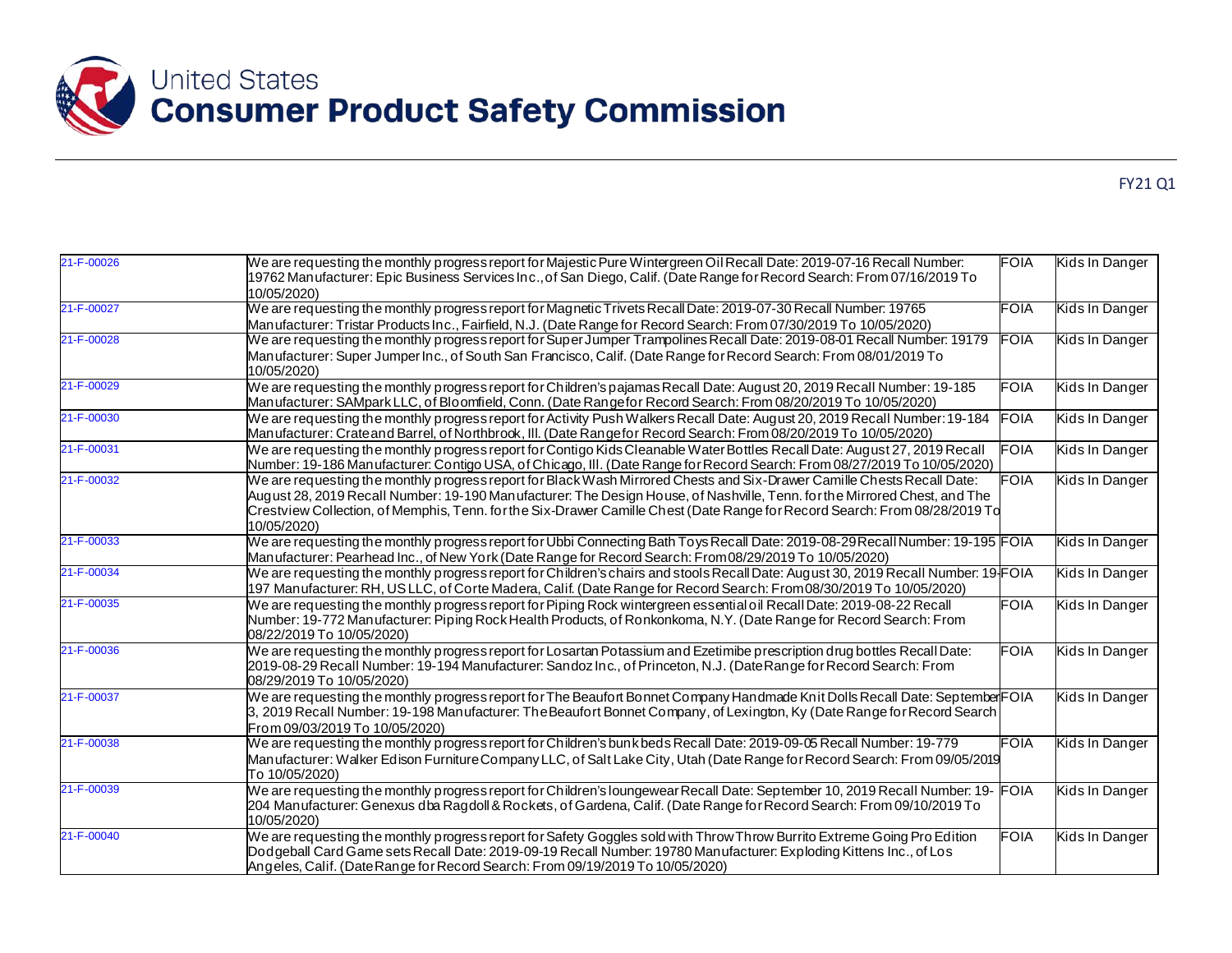

|--|--|

| 21-F-00041       | We are requesting the monthly progress report for Mid-Century three-drawer chests Recall Date: 2019-09-24 Recall Number:<br>9209 Manufacturer: Home Meridian International, of High Point, N.C. (Date Range for Record Search: From 09/24/2019 To<br>10/05/2020)                                                                                                                                                                                                                                                                                                                                                                                                                                                                                                                                                                                                                                                                          | <b>FOIA</b> | Kids In Danger                               |
|------------------|-------------------------------------------------------------------------------------------------------------------------------------------------------------------------------------------------------------------------------------------------------------------------------------------------------------------------------------------------------------------------------------------------------------------------------------------------------------------------------------------------------------------------------------------------------------------------------------------------------------------------------------------------------------------------------------------------------------------------------------------------------------------------------------------------------------------------------------------------------------------------------------------------------------------------------------------|-------------|----------------------------------------------|
| 21-F-00042       | We are requesting the monthly progress report for Artizen Oils Wintergreen and Birch 100 percent Pure & Natural Therapeutic<br>Grade Essential Oils Recall Date: 2019-09-04 Recall Number: 19199 Manufacturer. Artizen Oils LLC, of Denver, Colo. (Date<br>Range for Record Search: From 09/04/2019 To 10/05/2020)                                                                                                                                                                                                                                                                                                                                                                                                                                                                                                                                                                                                                        | FOIA        | Kids In Danger                               |
| 21-F-00043       | We are requesting the monthly progress report for All-Gloo Craft Glue Recall Date: 2019-10-31 Recall Number: 20015<br>Manufacturer: New Port Sales Inc., of San Juan, PR (Date Range for Record Search: From 10/31/2019 To 10/05/2020)                                                                                                                                                                                                                                                                                                                                                                                                                                                                                                                                                                                                                                                                                                    | <b>FOIA</b> | Kids In Danger                               |
| 21-F-00044       | We are requesting the monthly progress report for INK+IVY Renu three-drawer dressers Recall Date: 2019-10-03 Recall<br>Number: 20002 Man ufacturer: E & E Co. Ltd., dba JLA Home, of Fremont, Calif. (Date Range for Record Search: From<br>10/03/2019 To 10/05/2020)                                                                                                                                                                                                                                                                                                                                                                                                                                                                                                                                                                                                                                                                     | <b>FOIA</b> | Kids In Danger                               |
| 21-F-00045       | We are requesting the monthly progress report for Belmont four-drawer dressers Recall Date: October 3, 2019 Recall Number:<br>20-003 Manufacturer: Ridgewood Industries Inc., of Canada (Date Range for Record Search: From 10/03/2019 To 10/05/2020)                                                                                                                                                                                                                                                                                                                                                                                                                                                                                                                                                                                                                                                                                     | <b>FOIA</b> | Kids In Danger                               |
| 21-F-00046       | We are requesting BIC's general certificate of conformity for multi-purpose lighters required by section 14(a) of the CPSA, 15<br>U.S.C. 2063(a). This certificate is not confidential business information or otherwise excluded or exempted from production. BIC<br>touts that its products are CPSC certified on its website and on its multi-purpose lighter products themselves. BIC is obligated to<br>have its certificates accompany multi-purpose lighters and must furnish the certificate to the CPSC and distributors and retailers<br>Certification is required in order for BIC to import multi-purpose lighters so the CPSC should have ready access to the certificate                                                                                                                                                                                                                                                    | <b>FOIA</b> | Stein Shostak<br>Shostak Pollack<br>& O'Hara |
|                  | Please provide certificates for the following BIC multi-purpose lighter models: J-5 J-6 J-25 J-26 LCJ199-T-AST LAA03-00025<br>C199-R-AST LAA03-00026                                                                                                                                                                                                                                                                                                                                                                                                                                                                                                                                                                                                                                                                                                                                                                                      |             |                                              |
| 21-F-00050       | filed report number 20200226-38E7A-1957889. Is any information available on this matter?                                                                                                                                                                                                                                                                                                                                                                                                                                                                                                                                                                                                                                                                                                                                                                                                                                                  | FOIA        |                                              |
| $21 - F - 00051$ | Request a copy of any and all public record(s) within twenty (20) business days concerning or relating to the following: 1.<br>Records identifying policies and procedures, training materials, contracts, proposals or requests for proposals, and<br>communications regarding the implementation and use of virtual communication tools, programs, and other meeting platforms,<br>ncluding but not limited to Microsoft Teams, Google Duo, Zoom, Slack, Go-To-Meeting/Go-To-Webinar, or bespoke solutions on<br>both classified and unclassified systems. 2. Records documentingor analyzing applied agency practices, including records<br>documenting technical assistance, for the capture, preservation, and management of records from virtual communication tools,<br>programs, and other meetingplatforms utilized by the agency. The time period for all requests is from October 1, 2019 through<br>the date of this request. | <b>FOIA</b> | Judicial Watch                               |
| 21-F-00052       | am sending this FOIA requestin order to obtain Excel printouts of purged/redacted injury and fatality data involving hunting tree FOIA<br>stands; specifically, I am interested in data pertaining to ladderstands or ladder stands. I would greatly appreciate you searching<br>all of CPSC's injury and fatality databases for incidents occurring in the last 15 years (allages). I do not require manufacturer<br>nformation.                                                                                                                                                                                                                                                                                                                                                                                                                                                                                                         |             | Independent<br>Safety<br>Consulting, LLC     |
| 21-F-00053       | KMGH TV is requesting records on investigations and complaints of the CrashSafe device to present day, results of<br>nvestigations, findings, recalls, communication with company.                                                                                                                                                                                                                                                                                                                                                                                                                                                                                                                                                                                                                                                                                                                                                        | <b>FOIA</b> | <b>KMGH</b>                                  |
| 21-F-00054       | am requesting recall information for 2015 CAN-AM Commander 1000 XT                                                                                                                                                                                                                                                                                                                                                                                                                                                                                                                                                                                                                                                                                                                                                                                                                                                                        | <b>FOIA</b> | Cozen O'Connor                               |
| 21-F-00055       | Requesting records on CAN-AM 1000 COMMANDER XT recalls from 2013                                                                                                                                                                                                                                                                                                                                                                                                                                                                                                                                                                                                                                                                                                                                                                                                                                                                          | <b>FOIA</b> | Cozen O'Connor                               |
| 21-F-00056       | We are requesting any and all records regarding the GOURMIA GPC 800 ELECTRIC PRESSURE COOKER in cluding but not<br>imited to complaints, correspondence, investigative materials, electronic communications and other records regarding the<br>subject pressure cooker (Date Range for Record Search: From 01/01/2010 To 12/31/2020)                                                                                                                                                                                                                                                                                                                                                                                                                                                                                                                                                                                                      | <b>FOIA</b> | Conroy Simberg                               |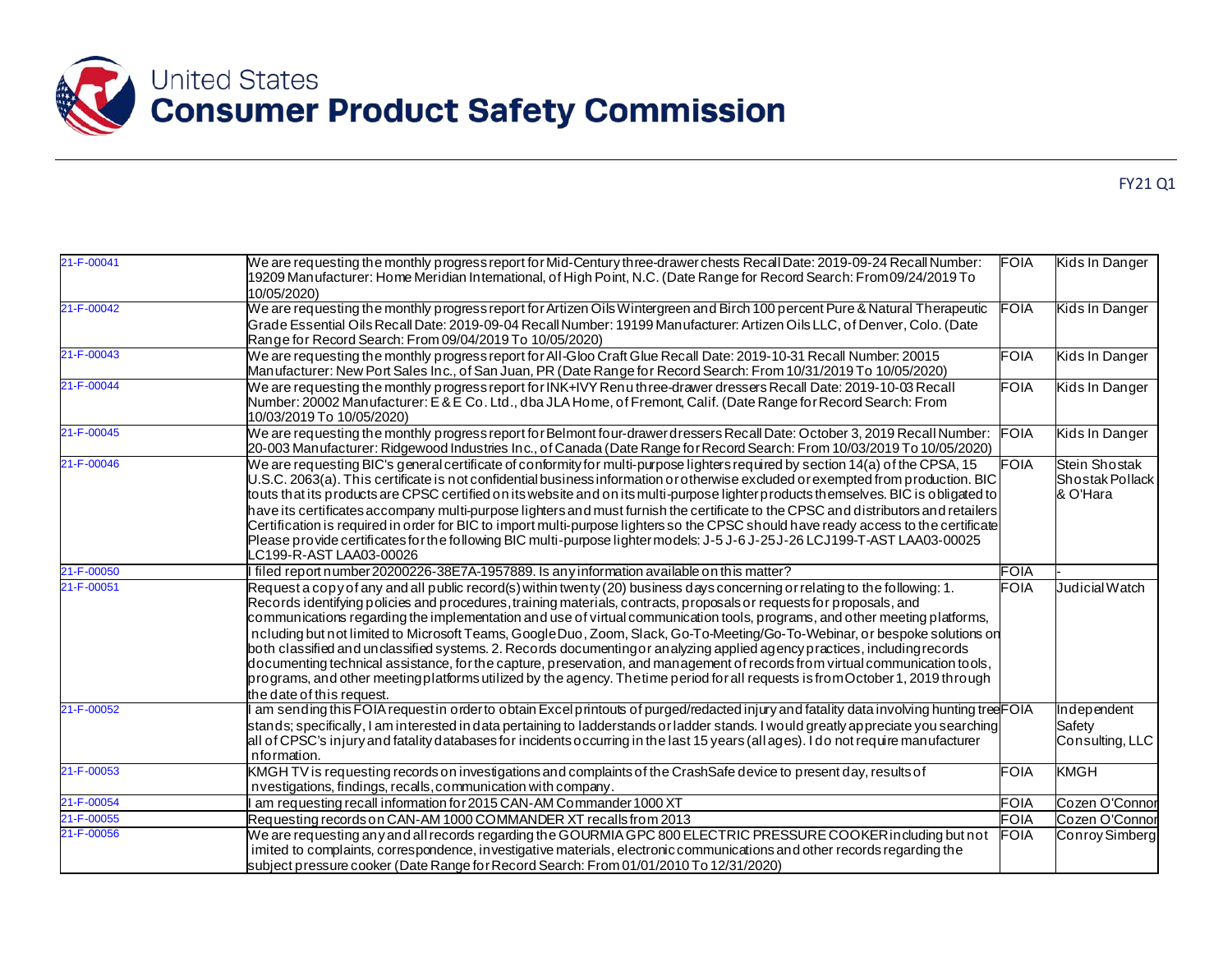

| 21-F-00057 | am interested in receiving redacted hard copies (via email) of the following IDIs and IPII reports: 130524CCC3690<br>131017CCC2003 101102CCC1089 081219CCC1277 090115CCC1333 X12A0270 – If an IDI has since been conducted, I                                                                                                                                                                                                                                                                                      | <b>FOIA</b> | Independent<br>Safety                                       |
|------------|--------------------------------------------------------------------------------------------------------------------------------------------------------------------------------------------------------------------------------------------------------------------------------------------------------------------------------------------------------------------------------------------------------------------------------------------------------------------------------------------------------------------|-------------|-------------------------------------------------------------|
|            | prefer to receive the IDI 160816CCC2778                                                                                                                                                                                                                                                                                                                                                                                                                                                                            |             | Consulting, LLC                                             |
| 21-F-00058 | am trying to obtain a copy of Amy R Rock's report for the CPSC the Results of the Asbestos Product Fiber Release Testing<br>dated October 18, 1985 and Ms. Rock's memo to Sandra Eberle from the Chemical Hazards Program tied to this report.                                                                                                                                                                                                                                                                     | FOIA        | Belluck & Fox.<br><b>LLP</b>                                |
| 21-F-00059 | Copies of the report regrading Task Number 170920CAA3287, including exhibits such as photographs, USDA report(s) and                                                                                                                                                                                                                                                                                                                                                                                               | FOIA        | Edward R Kirby                                              |
|            | USDA power point, medical reports, contact lists and any other records used to support findings. This relates to a fire of a RZR<br>1000XP product, the fire occurred on 9/3/2017 at the INYO National Forest in Califomia The report is referenced as a n<br>Epidemiologic Investigation Report. (Date Range for Record Search: From 09/03/2019 To 10/22/2020)                                                                                                                                                    |             | & Assoc                                                     |
| 21-F-00060 | We hereby request as follows - ~ Identity and address of the manufacturer, private labeler or importer of interest ~ Type of<br>consumer products, brand name and model number: Name of product: Swivel Patio Chairs, Subject to Recall Number 17-076. ~<br>Kinds of records sought: Any and all computer stored or generated or other documents or information in any other form- $\sim$ Time<br>period for files to be searched: From January 2007 to September 29, 2020. See request for additional information | <b>FOIA</b> | Schauermann<br>Thayer Jacobs<br>Staples &<br><b>Edwards</b> |
| 21-F-00061 | Any and all communications, correspondences, emails, documents, and materials exchanged by and between CPSC and<br>Kumho Tire Co., Ltd., and Kumho Tire Georgia, Inc. that refer to and/or describe the defects of cartires manufactured, designed<br>transported, marketed, and/or sold by defects of cartires manufactured, designed, and/or sold by Kumho Tire Co., Inc., Kumho<br>Tire U.S.A., Inc., Kumho Tire Vietnam Co., Ltd., and/or Kumho Tire Georgia, Inc.                                             | <b>FOIA</b> | Matthisen,<br>Wickert &<br>Lehrer, S.C.                     |
| 21-F-00062 | request that a copy of the following documents be provided to me related to a November 15, 2007 report submitted by<br>Scientific Analytical Institute, Inc. ("SAI") that was authored by Sean Fitzgerald: [Please see attached FOIA Request]                                                                                                                                                                                                                                                                      | <b>FOIA</b> | Maynard,<br>Cooper & Gale,<br>P.C.                          |
| 21-F-00063 | Request any and all Department records related to a fire that occurred on or about 11/29/2018 involving the product (setof<br>ights) and fire investigated in Task No. 181130CF0001 [North Brookfield, Mass]. [Please see attached FOIA Request]                                                                                                                                                                                                                                                                   | FOIA        | <b>COUGHLIN</b><br><b>BETKE LLP</b>                         |
| 21-F-00064 | would like to request the CPSC Recall File #15-750, released on August 27, 2015, titled "Tippmann Sports Recalls Paintball"<br>Markers Due to ImpactHazard,"for Tippmann model FT-12 paintball markers. If a search timeframe is needed, please search<br>2008 to present.                                                                                                                                                                                                                                         | <b>FOIA</b> | <b>Safety Research</b><br>& Strategies                      |
| 21-F-00065 | We request all In-Depth Investigations Files (INDP) (including epidemiological reports), In jury/Potential In jury Incident Files (IPII) FOIA<br>Section 15 (b) Reports, Death Certificate Files, and NEISS data associated with injuries, deaths and/or incidents associated with<br>or reported by Planet Eclipse Limited or Planet Eclipse LLC. Please search from 2010 to present.                                                                                                                             |             | <b>Safety Research</b><br>& Strategies                      |
| 21-F-00066 | We request all In-Depth Investigations Files (INDP) (including epidemiological reports), Injury/Potential Injury Incident Files (IPII) FOIA<br>Section 15 (b) Reports, Death Certificate Files, and NEISS data associated with injuries, deaths and/or incidents associated with<br>or reported by Tippmann Sports, LLC. Please search from 2010 to present.                                                                                                                                                       |             | Safety Research<br>& Strategies                             |
| 21-F-00067 | would like to request the CPSC Recall File #09-153, released on March 12, 2009, titled "Tippmann A-5 Paintball Markers<br>Recalled for Repair Due to Risk of Injury," for Tippmann model A-5 Paintball Markers. If a search timeframe is needed, please<br>search 2005 to present.                                                                                                                                                                                                                                 | <b>FOIA</b> | <b>Safety Research</b><br>& Strategies                      |
| 21-F-00068 | We are requesting the monthly progress report for MATVRA Infant Bibs Recall Date: 2019-10-08 Recall Number: 20-008<br>Manufacturer: IKEA Supply AG, of Switzerland (Date Range for Record Search: From 10/08/2019 To 10/23/2020)                                                                                                                                                                                                                                                                                   | FOIA        | Kids In Danger                                              |
| 21-F-00069 | We are requesting the monthly progress report for Spider Climb playground climbers Recall Date: 2019-10-18 Recall Number:<br>20-704 Manufacturer: Soft Play LLC, of Huntersville, N.C. (Date Range for Record Search: From 10/18/2019 To 10/23/2020)                                                                                                                                                                                                                                                               | FOIA        | Kids In Danger                                              |
| 21-F-00070 | An electronicfile containing the underlying data in tab-delimited format that was used to generate the report by Matt Hnatov,<br>titled "Fatal Incidents Associated with Non-Fire Carbon Monoxide Poisoning from EngineDriven Generators and Other Engine-<br>Driven Tools, 2009–2019" which is found at this link: https://cpsc.gov/s3fs-                                                                                                                                                                         | <b>FOIA</b> |                                                             |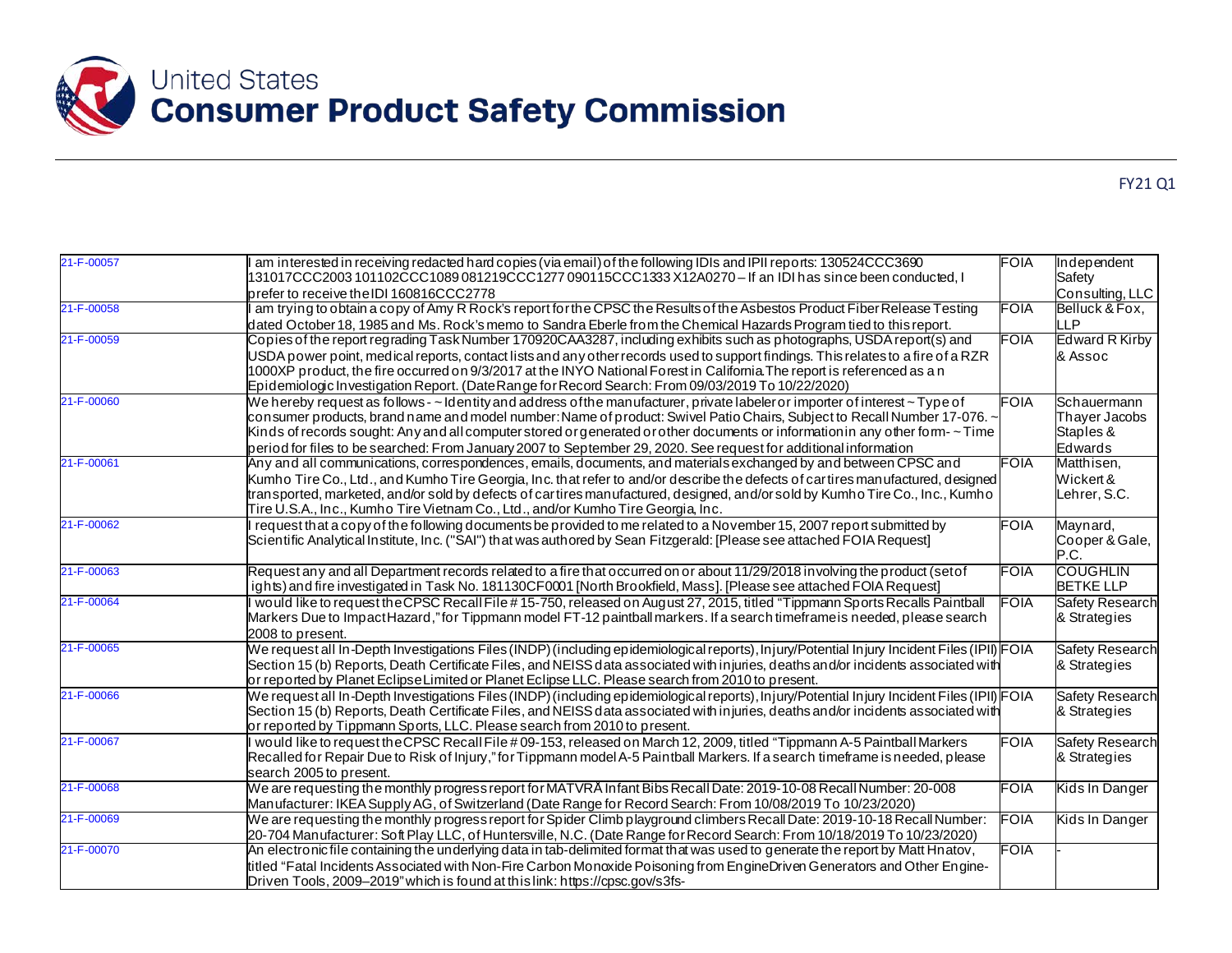

|            | public/GeneratorsandOEDT_COPoisoningFatalitiesReport2020.pdf?oEcUAwBi4G0hObM8g9MLca9x_vxhssQzAdditionally, l<br>would like to request city/state data with this data set. (Date Range for Record Search: From01/01/2000 To 10/26/2020)                                                                                                                                                                                                                                                                                                                                                                                                                                                                                                                                                                                                                                                                                                                                                                  |             |                                                            |
|------------|---------------------------------------------------------------------------------------------------------------------------------------------------------------------------------------------------------------------------------------------------------------------------------------------------------------------------------------------------------------------------------------------------------------------------------------------------------------------------------------------------------------------------------------------------------------------------------------------------------------------------------------------------------------------------------------------------------------------------------------------------------------------------------------------------------------------------------------------------------------------------------------------------------------------------------------------------------------------------------------------------------|-------------|------------------------------------------------------------|
| 21-F-00071 | am requesting the U.S. CONSUMER PRODUCT SAFETY COMMISSION PERFORMANCE BUDGET REQUEST (submitted to FOIA<br>Congress) for fiscal years 2002, 2003, 2004, 2005, 2006, 2007, 2008, 2009, 2010, 2011, and 2012. (Date Range for Record<br>Search: From 01/01/2002 To 12/31/2012)                                                                                                                                                                                                                                                                                                                                                                                                                                                                                                                                                                                                                                                                                                                            |             | Yale University                                            |
| 21-F-00072 | write to request access to the following records on the CPSC personnel and staffing levels: Full CPSC on board staffing lists by FOIA<br>Quarter—including Programs/Regions, sub-Programs/Offices, Name Whole, Pay Plan, Occupational Series, Grade or Level,<br>Position Title, and Appointment Type for each employee—preferably following the format of the spreadsheet provided in<br>response to the EPA FOIA EPA-HQ-2019-009228, entitled "EPA-HQ-2019-009228 Quarterly Staffing all EPA." Date Range:<br>Quarterly from January 2000-present Full Attrition lists of CPSC staff by Month—including Programs/Regions, sub-<br>Programs/Offices, Name Whole, Pay Plan, Occupational Series, Grade or Level, Position Title, and Appointment Type for each<br>departing employee—preferably following the format of the spreadsheet Date Range: Monthly from January 2000-present<br>Monthly Attrition Totals by Occupation Series and Program/Region Date Range: Monthly from January 2000-present |             | Union of<br>Concemed<br><b>Scientists</b>                  |
| 21-F-00073 | would like to request IPII and DTHS data for all product types from 2010-2019. Our team is currently conducting research for<br>Consumer Product-Related Injuries, which will be used for improving our UL standards. We would like to request CPSC data,<br>ncluding: - IPII (Injury and Potential Injury Incidents) - Date Range 1/1/2010 - 12/31/2019 (All product types) - DTHS (Deaths) -<br>Date Range 1/1/2010 - 12/31/2019 (All Product Types)                                                                                                                                                                                                                                                                                                                                                                                                                                                                                                                                                  | <b>FOIA</b> | Underwriters<br>Laboratories Inc.                          |
| 21-F-00075 | would like to request a completed or draft copy of Bradley Bennett, CPSC Federal Investigator's file with regards to his<br>nvestigation of the fireworks explosion and injury to minor,<br>, including but not limited to his completed or draft report<br>and any and all interviews/statements, including a copy of the taped interview of<br>taken on September 15, 2020, and<br>any other documents, photographs or recordings in the investigative file.                                                                                                                                                                                                                                                                                                                                                                                                                                                                                                                                          | <b>FOIA</b> | <b>QUINLIVAN &amp;</b><br>HUGHES, P.A.                     |
| 21-F-00076 | am writing to request the following documents: All In-depth Investigation reports (IDI's) regarding the following AmazonBasics<br>products. I would like these records even if certain redactions are necessary. Please see the attached request for more<br>nformation. I request that records be produced on a rolling basis as they become available for release and that records be<br>provided in a digital, searchable format.                                                                                                                                                                                                                                                                                                                                                                                                                                                                                                                                                                    | <b>FOIA</b> | <b>CNN</b><br>Investigates                                 |
| 21-F-00077 | We are aware of a fatality involving an all-terrain vehicle incident that occurred within your jurisdiction in<br>. on<br>Please accept this letter as a formal request for a copy of any official records involving<br>. involvina<br>the above referenced incident, including the medical examiner/coroner reportand any other reports or information related to this<br>facility. If possible, please forward the requested records to me at your earliest convenience.                                                                                                                                                                                                                                                                                                                                                                                                                                                                                                                              | FOIA        | US CPSC/Office<br>of Compliance<br>and Field<br>Operations |
| 21-F-00078 | am interested in receiving hard copies of the following IDIs: 160727CCC1893 161028CCC2094 160816CCC2778                                                                                                                                                                                                                                                                                                                                                                                                                                                                                                                                                                                                                                                                                                                                                                                                                                                                                                 | FOIA        | Independent<br>Safety<br>Consulting, LLC                   |
| 21-F-00079 | We request that you kindly provide all documents associated with the above docket number involving the CPSC's charges,<br>which ultimately led to a settlement agreement with Polaris Industries Inc., and the CPSC.                                                                                                                                                                                                                                                                                                                                                                                                                                                                                                                                                                                                                                                                                                                                                                                    | FOIA        | <b>HHR</b>                                                 |
| 21-F-00080 | We are requesting Records on our client<br>case number 200507CCC1492 (Date Range for Record Search: From FOIA<br>02/01/2019 To 12/31/2020)                                                                                                                                                                                                                                                                                                                                                                                                                                                                                                                                                                                                                                                                                                                                                                                                                                                              |             | Monsees &<br>Mayer P.C.                                    |
| 21-F-00081 | would like to request the CPSC Recall File #21-022, released on November 4, 2020, titled "Alliance Outdoor Products Recalls FOIA<br>Climbing Treestands Due to Fall Hazard," for X-Stand Climbing Treestand Silent Adrenaline XSCT334 and Apache XSCT355.<br>Please search 2008 to present.                                                                                                                                                                                                                                                                                                                                                                                                                                                                                                                                                                                                                                                                                                             |             | Safety Research<br>& Strategies                            |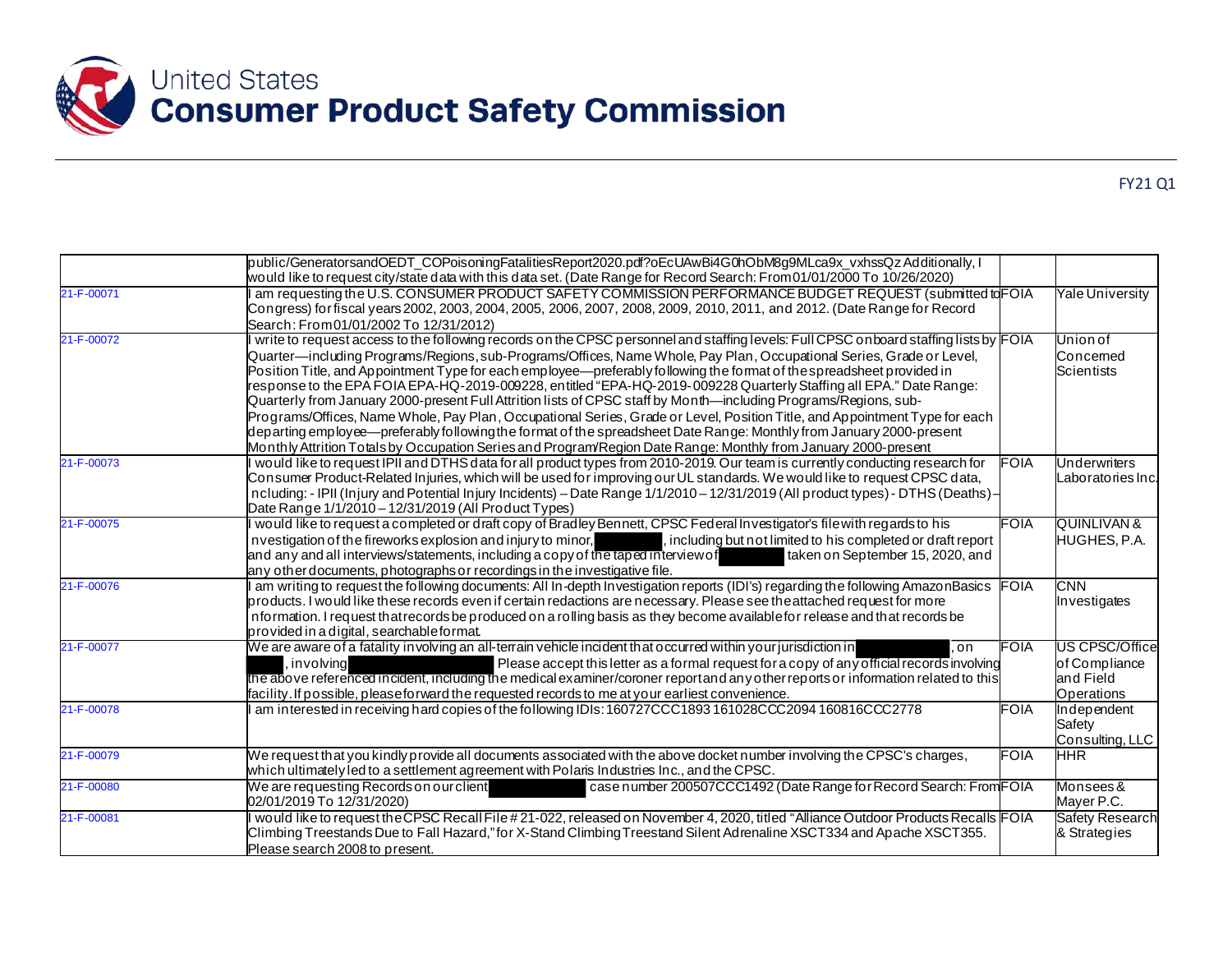

| 21-F-00082 | Please accept this email a written FOIA request for a color copy of the technical report titled "Butane Fueled Table Top Cooking FOIA<br>Appliances"? Any information that can be furnished in color will be greatly appreciated. Thank you for your time!                                                                                                                                                                                                                                                                                                                                                                                                                                                                                                                                                                                                                                                                                                                                        |             | <b>McDowell</b><br>Owens<br>Engineering, Inc. |
|------------|---------------------------------------------------------------------------------------------------------------------------------------------------------------------------------------------------------------------------------------------------------------------------------------------------------------------------------------------------------------------------------------------------------------------------------------------------------------------------------------------------------------------------------------------------------------------------------------------------------------------------------------------------------------------------------------------------------------------------------------------------------------------------------------------------------------------------------------------------------------------------------------------------------------------------------------------------------------------------------------------------|-------------|-----------------------------------------------|
| 21-F-00083 | Under FOIA, we would also like to request copies of all retained materials related to the Consumer Product Safety Commission's FOIA<br>recall of a consumer product called "Fibro Clay," manufactured by the Milton Bradley Company. These records are found in a file<br>bearing the identification number "ID83037," and include memoranda, correspondence, notes and documents. Specifically, I<br>would like to request copies of documents which discuss the volume of Fibro-Clay products sales experienced by Milton Bradley<br>as well as the identity of Fibro-Clay product distributors and any documents reflecting Milton Bradley's product distribution<br>procedures. I believe that the documents I am requesting can be found, at a minimum, at pages 15, 34, 44-45, 56-60, 262, 305-<br>309, and 448-452 of the aforementioned file: #ID83037.                                                                                                                                   |             | <b>FROST LAW</b><br>FIRM, PC                  |
| 21-F-00084 | we are requesting records regarding all models of X-Stands manufactured by Alliance Outdoor Group, Inc. including consumer<br>complaints, photos investigations, and recall information for the years 2013-2020 January! (Date Range for Record Search:<br>From 01/01/2013 To 11/10/2020)                                                                                                                                                                                                                                                                                                                                                                                                                                                                                                                                                                                                                                                                                                         | <b>FOIA</b> | Emroch and<br>Kilduff                         |
| 21-F-00085 | hereby request complete and accurate copies of all In-Depth Investigations Files (INDP) (including epidemiological reports),<br>Injury/Potential Injury Incident Files (IPII), Death Certificate Files and NEISS data associated with injuries, deaths and/or<br>ncidents caused by or contributed to by climbing treestands manufactured or distributed by Alliance Outdoor Products, Inc.,<br>and/or Alliance Outdoor Group, DBA X-Stand Treestands, including but not limited to incidents involving the X-Stand brand.<br>Please search for incidents reported from 2010 to present. (Date Range for Record Search: From 01/01/2010 To 11/11/2020)                                                                                                                                                                                                                                                                                                                                            | <b>FOIA</b> | Habush Habush<br>& Rottier S.C.               |
| 21-F-00086 | am requesting for you to please search your records to see if I am on a Persons of Interest List, Terrorist Watch List or Non-<br>Investigative Subject List. I am an individual seeking information for personal and not for commercial use.                                                                                                                                                                                                                                                                                                                                                                                                                                                                                                                                                                                                                                                                                                                                                     | FOIA        |                                               |
| 21-F-00087 | Please allow this letter to serve as our Freedom of Information Act request for the following documents. 1. Any documents<br>related to CPSC Recall 21-022 related to Silent Adrenaline Treestands and Apache Treestands dated November 4, 2020 (see<br>Recall notice attached for your convenience). If a timeframe is needed, please search from January 1, 2008 to present; 2. Any<br>documents provided to or by Alliance Outdoor Products or Alliance Outdoor Group to the Consumer Product Safety Commission<br>"CPSC") related to recall number 21-022; 3. Any correspondence between Alliance Outdoor Products or Alliance Outdoor<br>Group and the CPSC related to recall number 21-022; 4. Any documents listing claims or lawsuits related to CPSC recall<br>number 21-022; 5. Any memoranda or reports of other incidents related to recall 21-022; 6. A complete copy of the CPSC file for<br>recall 21-022; and 7. Any consumer complaints or claims related to CPSC recall 21-022. | <b>FOIA</b> | <b>HARRIS</b><br>LOWRY<br><b>MANTON LLP</b>   |
| 21-F-00088 | We are requesting information on complaints, safeguards or safety, and safety tests or studies regarding Crock-Pot Express<br>Crock Pressure Cooker, Model Numbers SCCPP600-V1 and SCCPP600-V2 manufactured or distributed by Sunbeam Products<br>Inc., Jarden Consumer Solutions, Newell Brands, Inc., and Jiangmen Nanguang Electrical Appliance Industrial Co., Ltd. (Date<br>Range for Record Search: From 01/01/2017 To 08/19/2020) (Date Range for Record Search: From 01/01/2017 To 11/16/2020)                                                                                                                                                                                                                                                                                                                                                                                                                                                                                            | <b>FOIA</b> |                                               |
| 21-F-00089 | am requesting all information, complaints and records regarding Viking electric ranges. (Date Range for Record Search: From FOIA<br>01/01/2015 To 11/16/2020)                                                                                                                                                                                                                                                                                                                                                                                                                                                                                                                                                                                                                                                                                                                                                                                                                                     |             |                                               |
| 21-F-00090 | Please forward all information in your files about this recall, investigation reports, inspection reports, specifications, color photos FOIA<br>of the damage/recalled grill, prior claiminformation, and any information you have in your possession regarding this recall.                                                                                                                                                                                                                                                                                                                                                                                                                                                                                                                                                                                                                                                                                                                      |             | <b>KEARNS</b><br>DUFFY&<br>VACCARO, P.C.      |
| 21-F-00091 | Please forward all information in your files about Heat Hero Portable Plug-in Heaters Recall, investigation reports, inspection<br>reports, specifications; color photos of the damaged/recalled heater, prior claiminformation, and any information you have in<br>your possession regarding this recall.                                                                                                                                                                                                                                                                                                                                                                                                                                                                                                                                                                                                                                                                                        | <b>FOIA</b> | <b>KEARNS</b><br>DUFFY&<br>VACCARO, P.C.      |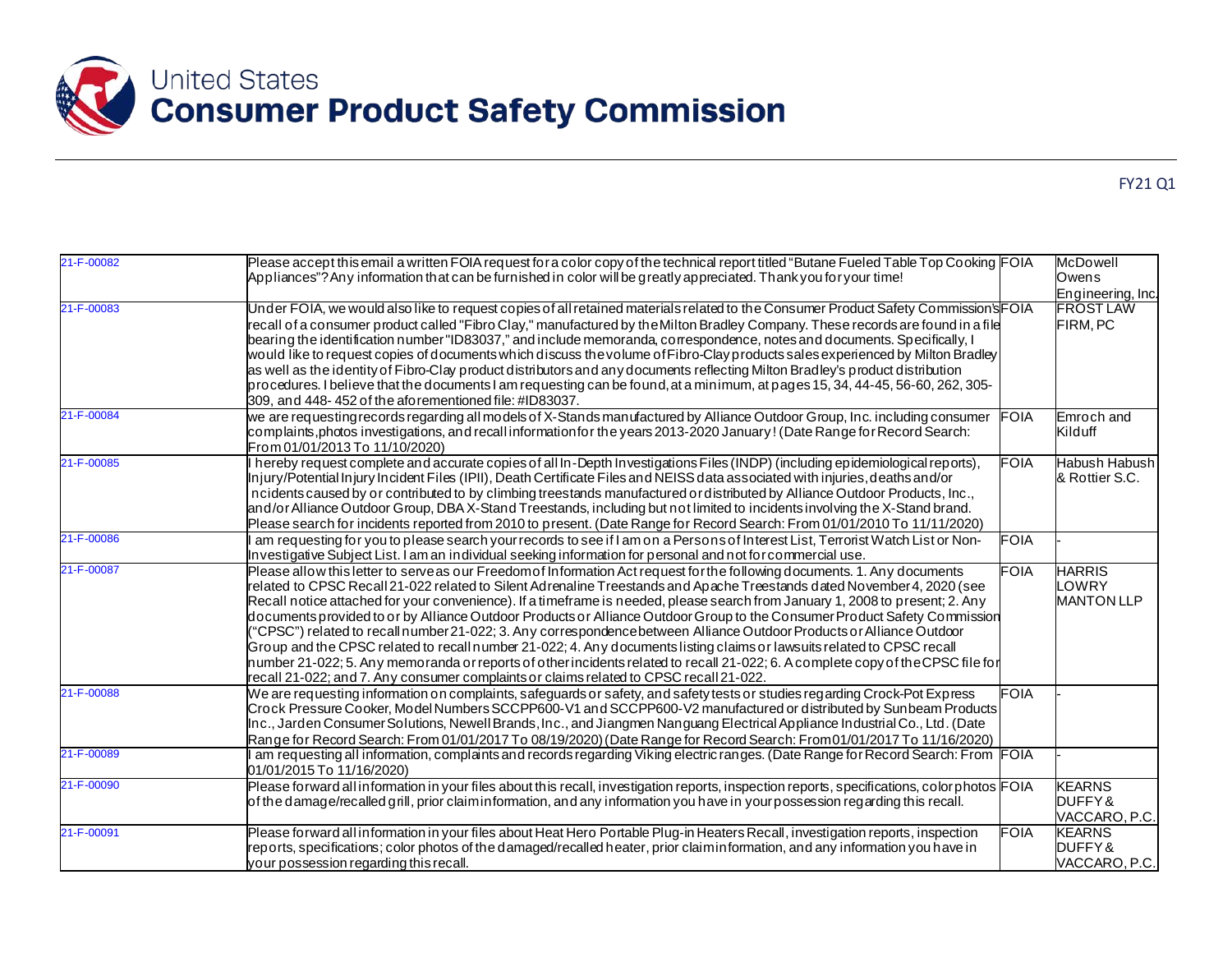

| 21-F-00092 | We would like to request statistics for 2019 and 2020 hospitalization cases due to golf cart accidents.                                                                                                                                                                                                                                                                                                                                                                                                                                                                                                                                                                                                                                                                                                                                                                                                                                                                 | <b>FOIA</b> | <b>American Home</b><br>Finance, Inc.                 |
|------------|-------------------------------------------------------------------------------------------------------------------------------------------------------------------------------------------------------------------------------------------------------------------------------------------------------------------------------------------------------------------------------------------------------------------------------------------------------------------------------------------------------------------------------------------------------------------------------------------------------------------------------------------------------------------------------------------------------------------------------------------------------------------------------------------------------------------------------------------------------------------------------------------------------------------------------------------------------------------------|-------------|-------------------------------------------------------|
| 21-F-00093 | Recall Date: 2019-11-12 Recall Number: 20-018 Manufacturer: Hooey LLC, of Spring Branch, Texas (Date Range for Record<br>Search: From 11/12/2019 To 11/20/2020)                                                                                                                                                                                                                                                                                                                                                                                                                                                                                                                                                                                                                                                                                                                                                                                                         | <b>FOIA</b> | Kids In Danger                                        |
| 21-F-00094 | We are requesting the monthly progress report for Hooey children's sweatshirts with drawstrings Recall Date: 2019-11-12 Recal <b>l</b> FOIA<br>Number: 20018 Manufacturer: Hooey LLC, of Spring Branch, Texas (Date Range for Record Search: From 11/12/2019 To<br>11/20/2020)                                                                                                                                                                                                                                                                                                                                                                                                                                                                                                                                                                                                                                                                                          |             | Kids In Danger                                        |
| 21-F-00095 | We are requesting the monthly progress report for ALOCANE® Emergency Burn Pads Recall Date: 2019-11-14 Recall Number: FOIA<br>20019 Manufacturer: Quest Products LLC, of Pleasant Prairie, Wis. (Date Range for Record Search: From 11/14/2019 To<br>11/20/2020)                                                                                                                                                                                                                                                                                                                                                                                                                                                                                                                                                                                                                                                                                                        |             | Kids In Danger                                        |
| 21-F-00096 | We are requesting the monthly progress report for Airome Wintergreen Essential Oil and Deep Soothe Essential Oil 100 percent FOIA<br>Pure & Natural Therapeutic Grade Essential Oils. Recall Date: 2019-11-20 Recall Number: 20026 Manufacturer: B&B<br>Acquisition, of Salt Lake City, Utah (Date Range for Record Search: From 11/20/2019 To 11/20/2020)                                                                                                                                                                                                                                                                                                                                                                                                                                                                                                                                                                                                              |             | Kids In Danger                                        |
| 21-F-00097 | We are requesting the monthly progress report for Cutek Proclean Professional Wood Restoration Recall Date: 2019-11-20<br>Recall Number: 20025 Manufacturer: Deck Source Inc., of Canada (Date Range for Record Search: From 11/20/2019 To<br>11/20/2020)                                                                                                                                                                                                                                                                                                                                                                                                                                                                                                                                                                                                                                                                                                               | <b>FOIA</b> | Kids In Danger                                        |
| 21-F-00098 | We are requesting the report on a specific incident. The report number is 160201HFE0001. Date of incident 1/28/16. (Date<br>Range for Record Search: From 01/28/2016 To 02/28/2016)                                                                                                                                                                                                                                                                                                                                                                                                                                                                                                                                                                                                                                                                                                                                                                                     | <b>FOIA</b> | Law Office of<br>Woodard &<br><b>North</b>            |
| 21-F-00099 | We are requesting any records on Drive Medical DV8 Model Steerable Knee Walker (Date Range for Record Search: From<br>11/23/2015 To 11/23/2020)                                                                                                                                                                                                                                                                                                                                                                                                                                                                                                                                                                                                                                                                                                                                                                                                                         | <b>FOIA</b> | <b>GordonRees</b><br><b>Scully</b><br>Mansukhani LLP  |
| 21-F-00100 | Thank you for your attention to this FOIA inquiry. I am a reporter with CNBC writing to request a copy of a complaint to the U.S. FOIA<br>Consumer Protection Safety Commission on or after April 11, 2019 by a person who was then a Tesla employee.<br>The complaint concems Tesla solar energy products and fire damage caused or<br>on<br>potentially caused by them. On behalf of CNBC I would request all responsive records regardless of format, medium, or physical<br>characteristics; please include any attachments to these records including photos and audio recordings. If possible provide the<br>records by e-mail or a downloadable online format. If your officedecides to deny any or all of this request, please cite each<br>specificexemption youfeel justifies a refusal to release the information, and please notify CNBC of the appeal procedures<br>available under the law. (Date Range for Record Search: From 04/19/2019 To 09/01/2020) |             | <b>CNBC</b>                                           |
| 21-F-00101 | We are requesting records related to Recall 21-035, Crock-Pot 6-Quart Express Crock Multi-Cookers Recalled by Sunbeam<br>Products Due to Burn Hazard, including but not limited to any related incident investigation reports, testing reports ordata,<br>correspondence with the manufacturer addressing the recall issue, or any other pertinent materials.                                                                                                                                                                                                                                                                                                                                                                                                                                                                                                                                                                                                           | <b>FOIA</b> | <b>Safety</b><br>Engineering<br>Laboratories.<br>Inc. |
| 21-F-00102 | We are requesting the monthly progress report for Wintergreen 100 Percent Pure Essential Oil Recall Date: 11/21/2019 Recall FOIA<br>Number: 20-709 Manufacturer: RESURRECTIONbeauty, of Holmen, Wis. (Date Range for Record Search: From 11/21/2019 To<br>12/02/2020)                                                                                                                                                                                                                                                                                                                                                                                                                                                                                                                                                                                                                                                                                                   |             | Kids In Danger                                        |
| 21-F-00103 | am requesting the following: copies of your foia logs from 1-1-2019 to 12-31-2019                                                                                                                                                                                                                                                                                                                                                                                                                                                                                                                                                                                                                                                                                                                                                                                                                                                                                       | <b>FOIA</b> |                                                       |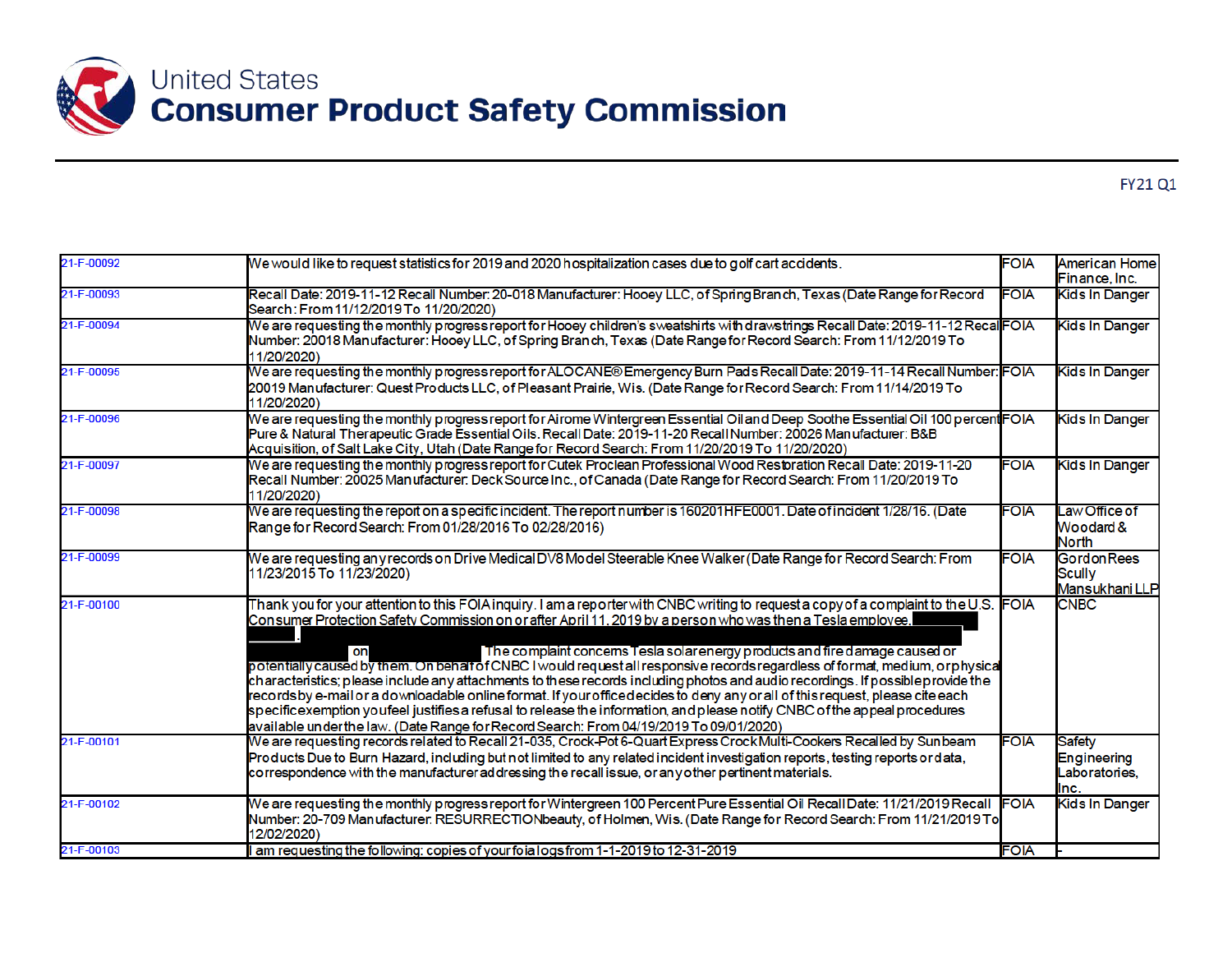

| 21-F-00104 | We represent<br>who was severely burned on October 12, 2019 while using a Sunbeam Express Crock Pot, Model<br>No. SCCPPC600-V1. In connection therewith, pleaseprovide us with all documents related to the recall pursuant to the<br>Freedom of Information Act.                                                                                                                                                                                                                                                                                                                                                                                                                                                                                                                                                                                                                                                                                                                                                                                                                                                                                                                                                                                                                                                                                                                                                                                                                                                                                                                                                                                                                                                                                                                                                                                                                                                                                                                                                                                                                                                                                                                      | <b>FOIA</b> | Sullivan Papain<br><b>Bloack McGrath</b><br>Coffinas&<br>Cannavo |
|------------|----------------------------------------------------------------------------------------------------------------------------------------------------------------------------------------------------------------------------------------------------------------------------------------------------------------------------------------------------------------------------------------------------------------------------------------------------------------------------------------------------------------------------------------------------------------------------------------------------------------------------------------------------------------------------------------------------------------------------------------------------------------------------------------------------------------------------------------------------------------------------------------------------------------------------------------------------------------------------------------------------------------------------------------------------------------------------------------------------------------------------------------------------------------------------------------------------------------------------------------------------------------------------------------------------------------------------------------------------------------------------------------------------------------------------------------------------------------------------------------------------------------------------------------------------------------------------------------------------------------------------------------------------------------------------------------------------------------------------------------------------------------------------------------------------------------------------------------------------------------------------------------------------------------------------------------------------------------------------------------------------------------------------------------------------------------------------------------------------------------------------------------------------------------------------------------|-------------|------------------------------------------------------------------|
| 21-F-00105 | I'm requesting access to the following records under the Freedom of Information Act: - Any and all reports submitted pursuant to FOIA<br>Section 37 of the Consumer Product Safety Act, from Jan. 1, 2010 through the present. - Any and all written requests—as<br>described in Sec. 6(e)(3) of the CPSA—submitted to the Commission for "authenticated copies of reports furnished by or on<br>behalf of such manufacturer in accordance with section 37" from Jan. 1, 2010 until the present. Please note, I am only seeking<br>the written requests seeking authenticated copies of reports submitted pursuant to Section 37. As applicable Department<br>regulations provide, I will anticipate your determination within ten (10) calendar days. I certify this statement to be true and<br>correct. Reasonably Foreseeable Harm. The FOIA Improvement Act of 2016 amended the FOIA as follows (5 USC 552(a)(8)):<br>(A) An agency shall— (i) withhold information under this section only if— (I) the agency reasonably foresees that disclosure<br>would harm an interestprotected by an exemption described in subsection (b); or (II) disclosure is prohibited by law; and (ii) (I)<br>consider whether partial disclosure of information is possible whenever the agency determines that a full disclosure of a<br>requested record is not possible; and (II) take reasonable steps necessary to segregate and release nonexemptinformation The<br>CPSC should not fail to comply with this mandatory part of the FOIA as recently amended by Congress. The Agency is required<br>to identify what reasonably foreseeable harmwould flow from release of the information withheld, nor did it consider a partial<br>disclosure of the information, taking reasonable steps to segregate and release nonexempt information. I request thatany<br>releases stemming fromthis request be provided to me in digital format, preferably by email, or (soft-copy) on a compact disk or<br>other like media. If any records are withheld pursuant to exemptions set under the FOIA, please inform me of the number of<br>records that are being held pursuant to those redactions. |             | Consumer<br>Reports                                              |
| 21-F-00106 | Whetherformer employee has ever requested orreceived an ethics memo or assessment of the post-employment restrictions<br>that apply to their work as an expert witness in a pending litigation.                                                                                                                                                                                                                                                                                                                                                                                                                                                                                                                                                                                                                                                                                                                                                                                                                                                                                                                                                                                                                                                                                                                                                                                                                                                                                                                                                                                                                                                                                                                                                                                                                                                                                                                                                                                                                                                                                                                                                                                        | <b>FOIA</b> | Martin Walker<br>P.C.                                            |
| 21-F-00107 | Request all complaints, incident reports, investigation reports regarding any and all heating pads manufactured by Veridian<br>Healthcare LLC, in your possession from 2014 to the present.                                                                                                                                                                                                                                                                                                                                                                                                                                                                                                                                                                                                                                                                                                                                                                                                                                                                                                                                                                                                                                                                                                                                                                                                                                                                                                                                                                                                                                                                                                                                                                                                                                                                                                                                                                                                                                                                                                                                                                                            | <b>FOIA</b> | The Decker Law<br>Firm                                           |
| 21-F-00108 | would like to submit a detailed FOIA request on three records identified in the "toy-related deaths and Injuries Calendar Year<br>2019" document (attached). The three records are: "Rock-Shaped Toy A 3-year-old boy was found cold and unresponsive in his<br>bed. Emergency medical services responded to a 911 call and determined that the victim was deceased. An autopsy revealed a<br>small, gray plastic, rock-shaped toy was completely blockingthe victim's proximal airway. The cause of death was asphyxiation<br>due to suffocation, and the manner of death was accidental. Rock from a Construction Set A 3-year-old boy passed from<br>choking on one of the rocks from a 12-piece construction play set. Toy Ring A 2-year-old girl was heard chokingby her mother,<br>who could not dislodge the object and called 911. The mother stated she believed that her daughter choked on a pink toy,<br>diamond-shaped lip gloss ring and that the victim disassembled the toy before swallowing it. The victim was pronounced<br>deceased at the hospital 3 days later, and the cause of death was anoxic brain injury asphyxia due to foreign body internal<br>airway occlusion." We would appreciate reciving a detailed information abouteach specificcase. Thank you very much! (Date<br>Range for Record Search: From 01/01/2019 To 12/31/2019)                                                                                                                                                                                                                                                                                                                                                                                                                                                                                                                                                                                                                                                                                                                                                                                                                     | <b>FOIA</b> |                                                                  |
| 21-F-00109 | Any and all records, including but not limited to recalls, notices, letters, e-mails, lawsuits, violations, hazards wamings, etc.,<br>concerning investigations into fire incidents caused or allegedly caused by metal halide light bulbs, including non-passive failures<br>of metal halide light bulbs from January 1, 2006 to the present; and Investigations related to Ledvance, LLC d/b/a Sylvania,<br>ncluding its design and manufacture of metal halide light bulbs, as well as any injuries or property damage caused by metal<br>halide light bulbs from January 1, 2006 to the present. (Date Range for Record Search: From 01/01/2006 To 12/10/2020)                                                                                                                                                                                                                                                                                                                                                                                                                                                                                                                                                                                                                                                                                                                                                                                                                                                                                                                                                                                                                                                                                                                                                                                                                                                                                                                                                                                                                                                                                                                     | <b>FOIA</b> | Boyle<br>Shaughnessy<br>Law, P.C.                                |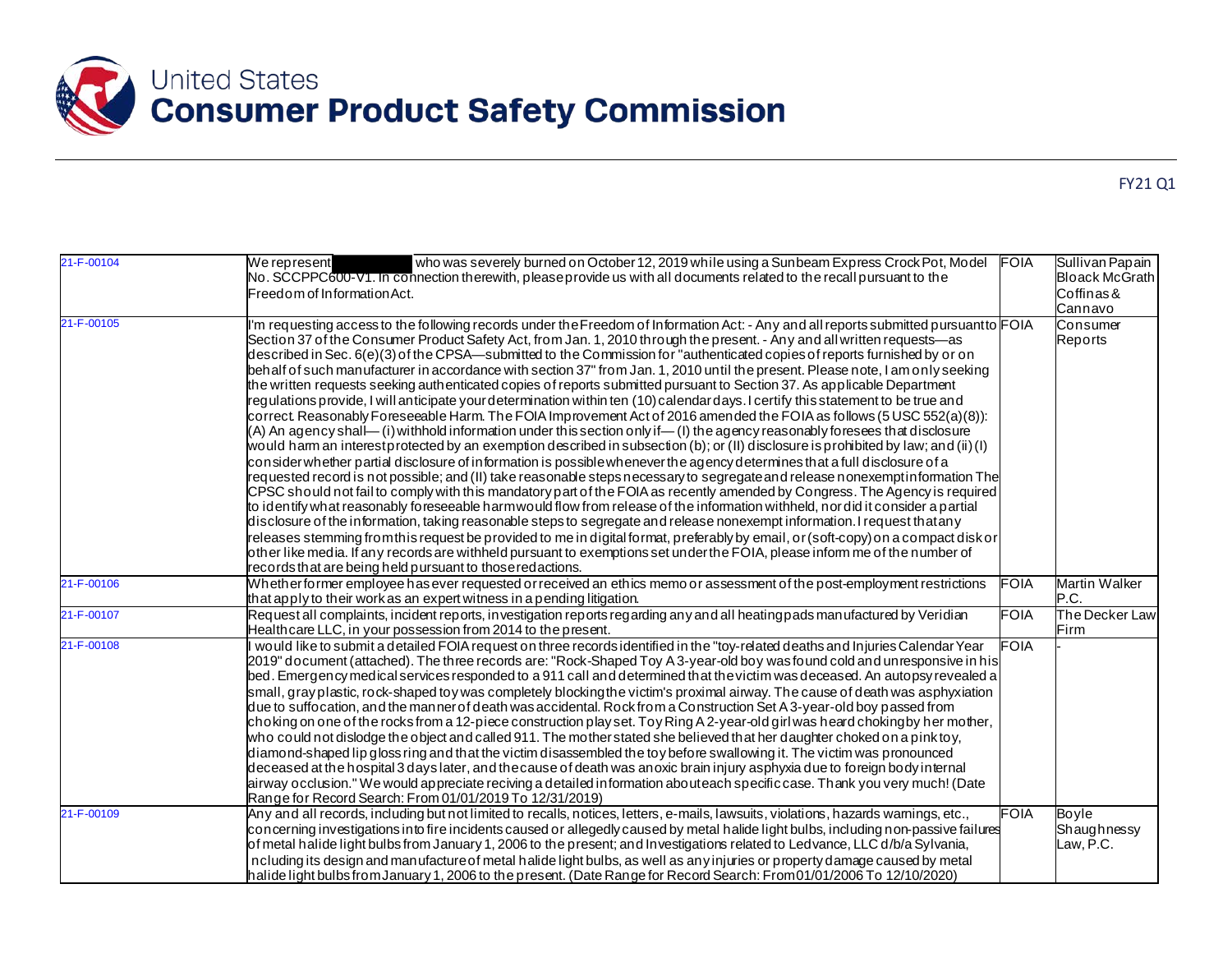

| 21-F-00110 | am requesting status on our request for FOIA #20-F-00390. I did not receive any records yet. Also, I understand Sunbeam<br><b>FOIA</b> | Law Offices of |
|------------|----------------------------------------------------------------------------------------------------------------------------------------|----------------|
|            | ssued a recall, so all records should now be produced, including those CPSC was already preparing. I sent multiple emails for          | Jason Turchin  |
|            | status and did not receive a response yet.                                                                                             |                |
| 21-F-00111 | We are requesting details of the toy-related death published in the report "Toy-Related Deaths and Injuries Calendar Year 2019" FOIA   | Intertek       |
|            | by Angie Qin, Division of Hazard Analysis, Directorate for Epidemiology U.S. Consumer Product Safety Commission and dated              |                |
|            | November 2020 which indicates: "A 7-month-old boy was foundby family choking on an object while playing with his brother.              |                |
|            | EMS transported the victim to the ER; they removed a 3 centimeter (cm) hard plastic ball from his airway. The victim was               |                |
|            | pronounced deceased at the hospital, and the medical examiner concluded that the victim died as a result of apparently choking         |                |
|            | on a foreign object." Please provide relevant event dates and all available details about the specific toy involved in the incident.   |                |
| 21-F-00112 | We are requesting details of the toy-related death published in the report "Toy-Related Deaths and Injuries Calendar Year 2019"FOIA    | Intertek       |
|            | by Angie Qin, Division of Hazard Analysis, Directorate for Epidemiology U.S. Consumer Product Safety Commission and dated              |                |
|            | November 2020 which indicates: "A 16-month-old girl placed a small, round, toy object in her mouth and inhaled when the                |                |
|            | mother reached to remove the toy. The mother and police were not able to remove the object from her throat. Shewas                     |                |
|            | transported to the hospital, where she expired. " Please providerelevant event dates and all available details aboutthe specific       |                |
|            | toy involved in the incident.                                                                                                          |                |
| 21-F-00113 | We are requesting details of the toy-related death published in the report "Toy-Related Deaths and Injuries Calendar Year 2019"FOIA    | Intertek       |
|            | by Angie Qin, Division of Hazard Analysis, Directorate for Epidemiology U.S. Consumer Product Safety Commission and dated              |                |
|            | November 2020 which indicates: "A 20-month-old boy with a history of chronic bronchitis became unresponsive at home. He                |                |
|            | was taken to a local hospital, where he was pronounced dead. An autopsy revealed thata small, blue plastic ball obstructed the         |                |
|            | victim's airway. The cause of death was ruled to be complications from foreign object inhalation with a contributing factor of         |                |
|            | chronic bronchitis." Please provide relevant event dates and all available details about the specific toy involved in the incident.    |                |
| 21-F-00114 | We are requesting details of the toy-related death published in the report "Toy-Related Deaths and Injuries Calendar Year 2019" FOIA   | Intertek       |
|            | by Angie Qin, Division of Hazard Analysis, Directorate for Epidemiology U.S. Consumer Product Safety Commission and dated              |                |
|            | November 2020 which indicates: "A 7-year-old boy with developmental delays was found by mother to have trouble breathing.              |                |
|            | EMS transported the boy to the hospital, where he became unresponsive. Chest compressions dislodged a small, plastic ball,             |                |
|            | about 3 cm. Cause of death was apparent aspiration of foreign object. " Please provide relevant event dates and all available          |                |
|            | details about the specific to y involved in the incident.                                                                              |                |
| 21-F-00115 | We are requesting details of the toy-related death published in the report "Toy-Related Deaths and Injuries Calendar Year 2019" FOIA   | Intertek       |
|            | by Angie Qin, Division of Hazard Analysis, Directorate for Epidemiology U.S. Consumer Product Safety Commission and dated              |                |
|            | November 2020 which indicates: "Rock-Shaped Toy - A 3-year-old boy was found cold and unresponsive in his bed. Emergency               |                |
|            | medical services responded to a 911 call and determined that the victim was deceased. An autopsy revealed a small, gray                |                |
|            | plastic, rock-shaped toy was completely blocking the victim's proximal airway. The cause of death was asphyxiation dueto               |                |
|            | suffocation, and the manner of death was accidental." Please provide relevant event dates and all available details about the          |                |
|            | specific toy involved in the incident.                                                                                                 |                |
| 21-F-00116 | We are requesting details of the toy-related death published in the report "Toy-Related Deaths and Injuries Calendar Year 2019" FOIA   | Intertek       |
|            | by Angie Qin, Division of Hazard Analysis, Directorate for Epidemiology U.S. Consumer Product Safety Commission and dated              |                |
|            | November 2020 which indicates: "Rock froma Construction Set - A 3-year-old boy passed from choking on one of the rocks                 |                |
|            | from a 12-piece construction play set. " Please provide relevant event dates and all available details about the specific toy          |                |
|            | n volved in the incident.                                                                                                              |                |
| 21-F-00117 | We are requesting details of the toy-related death published in the report "Toy-Related Deaths and Injuries Calendar Year 2019" FOIA   | Intertek       |
|            | by Angie Qin, Division of Hazard Analysis, Directorate for Epidemiology U.S. Consumer Product Safety Commission and dated              |                |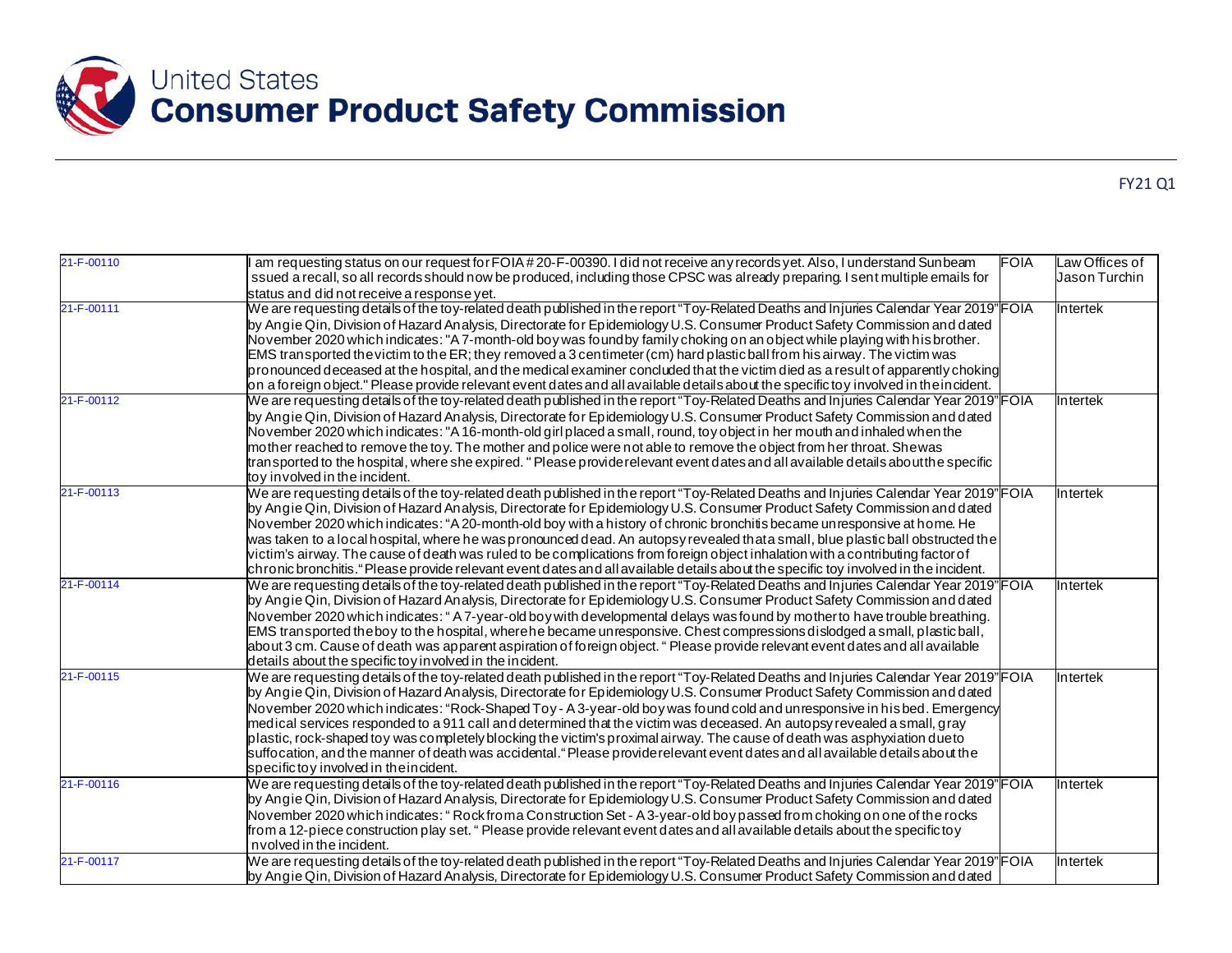

|            | November 2020 which indicates: "Toy Ring - A 2-year-old girl was heard choking by her mother, who could not dislodge the<br>object and called 911. The mother stated she believed that her daughter choked on a pink toy, diamond-shaped lip gloss ring<br>and that the victim disassembled the toy before swallowing it. The victim was pronounced deceased at the hospital 3 days later,<br>and the cause of death was anoxic brain injury asphyxiadue to foreign body internal airway occlusion." Please provide relevant<br>event dates and all available details about the specific toy involved in the incident.                                                                                                                                                                         |             |                                |
|------------|------------------------------------------------------------------------------------------------------------------------------------------------------------------------------------------------------------------------------------------------------------------------------------------------------------------------------------------------------------------------------------------------------------------------------------------------------------------------------------------------------------------------------------------------------------------------------------------------------------------------------------------------------------------------------------------------------------------------------------------------------------------------------------------------|-------------|--------------------------------|
| 21-F-00118 | We are requesting any and all inspection reports, consumer complaints, manufacturer recalls, manufacturer warnings, and any $ FO A $<br>and all other relevant documents or tangible materials related to LG gas range stoves/ovens with 5 burners that have over<br>produced carbon monoxide and/or spilled products of combustion from the diverter between 2015 through the present. (Date<br>Range for Record Search: From 01/01/2015 To 12/15/2020)                                                                                                                                                                                                                                                                                                                                       |             | Onder Law                      |
| 21-F-00119 | We are requesting a copy of the records regarding the recall of Craftsman portable table saw Model #137.415030 (and all simila FOIA<br>saws) AND of all the injuries sustained as a result of the collapse of thesesaws. (Date Range for Record Search: From<br>01/01/2010 To 12/31/2019)                                                                                                                                                                                                                                                                                                                                                                                                                                                                                                      |             | The Barnes Firm<br>Rochester   |
| 21-F-00120 | request the following: All Consumer Productive Safety Commission briefing materials prepared in 2020 for the incoming<br>administration under the Presidential Transition Act, including organizational charts, succession plans, PowerPoint<br>presentations, secretarial orders about succession planning and any final records prepared to briefofficials representing the<br>n coming administration. Please include records pursuant to the Office of Management and Budget memoranda (M-20-24 and<br>M-20-33).                                                                                                                                                                                                                                                                           | <b>FOIA</b> | <b>CQ Roll Call</b>            |
| 21-F-00121 | Produce any and all documents, records, report, notices, recall notices, information, investigation reports, and any and all<br>documentation regarding fire damage incidents involving 2017, 2018 or 2019 Ski-Doo snowmobiles. (Date Range for Record<br>Search: From 01/01/2017 To 12/31/2019)                                                                                                                                                                                                                                                                                                                                                                                                                                                                                               | FOIA        | Mulcahy &<br>Mulcahy, P.C.     |
| 21-F-00122 | am requesting access to and copies of the following: - Records released in response to the following FOIA#s (including the<br>original request): 20-F-00194                                                                                                                                                                                                                                                                                                                                                                                                                                                                                                                                                                                                                                    | <b>FOIA</b> | Consumer<br>Reports            |
| 21-F-00123 | Request all information and documents relating to testing, testing data, reports of accidents, reports of injuries, reasons for<br>recalls, data relating to the recall, reasons for recall, violations of all safety standards of the firework, product name, "Don't<br>Panic" canister firework sold under the Universal brand name, item number BHL5135.                                                                                                                                                                                                                                                                                                                                                                                                                                    | <b>FOIA</b> | Aaron Sachs and<br>Associates  |
| 21-F-00124 | Request any and all documents, including but not limited to complaints, claims, incident reports, investigation documents,<br>communication, responses, and notices, pertaining to the recall of dehumidifiers manufactured by GD Midea Air Conditioning<br>Equipment Ltd., of China.                                                                                                                                                                                                                                                                                                                                                                                                                                                                                                          | <b>FOIA</b> |                                |
| 21-F-00125 | We are requesting all records - including but not limited to recall files, investigations, and consumer complaints - regarding<br>Waupaca Elevators. A recall was was announced on or about October 25, 2018. The recall number is 19-022. (Date Range for<br>Record Search: From 12/18/2015 To 12/18/2020)                                                                                                                                                                                                                                                                                                                                                                                                                                                                                    | <b>FOIA</b> | <b>ILARDI LAW</b>              |
| 21-F-00126 | Any and all documentation pertaining to the recall of Wing Enterprise's Little Giant Ladders, more specifically the Little Giant<br>Velocity™, LT™ and Liberty™ multipurpœe ladders, including but not limited to any documentation that may not be assessable<br>as public record.                                                                                                                                                                                                                                                                                                                                                                                                                                                                                                            | <b>FOIA</b> | <b>Banker Lopez</b><br>Gassler |
| 21-F-00127 | To Whom It May Concem, I am requesting 100% of the activity records conceming the Amphenol H4 Photo Voltaic Direct<br>Current Connector, whether the record of activity be triggered by Amphenol Corporation (and any of it's subsidiaries/related<br>companies) and/or<br>and Tesla Inc (and any of its subsidiaries/related companies eg:<br>SolarCity) and any other activity of record triggered by other individuals and entities of corporation eg: Solar Edge; Trina;<br>Canadian Solar, Kyocera etcregarding investigating thermal events (up to and including a fire needing to be distinguished by<br>the fire department) on consumer (residential), commercial, municipal and governmental properties. Thank you,<br>(Date Range for Record Search: From 01/01/2014 To 12/31/2020) | <b>FOIA</b> |                                |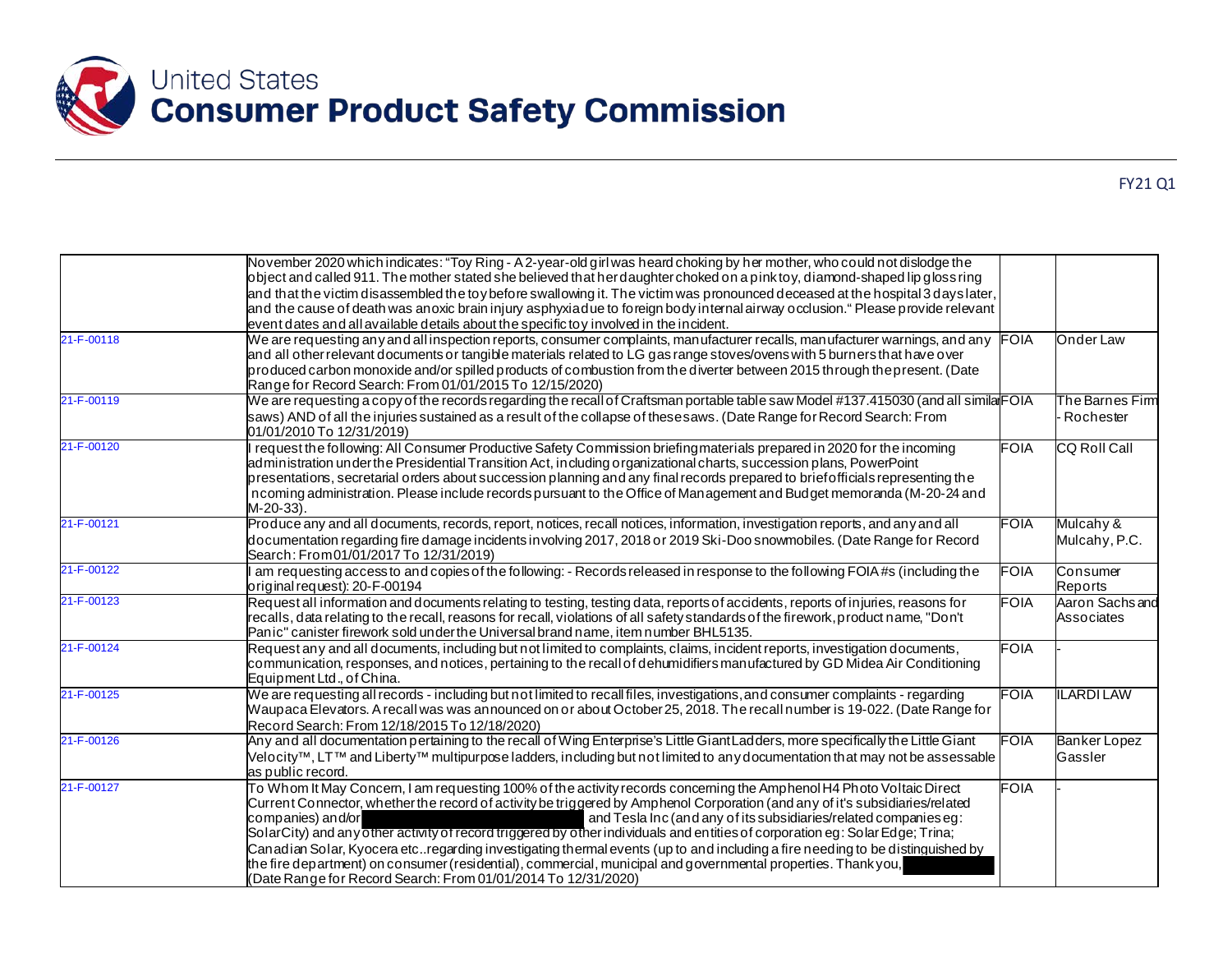

| 21-F-00128 | am requesting the following records under FOIA: - Any and all FOIA response letters from the CPSC in which the agency<br>denied the release of responsive records by citing Section 6(e)(1) of the CPSA, 15 U.S.C. §2055(e)(1). I am also seeking the<br>original FOIA request that corresponds with the response letter. For reference, please see the CPSC's annual FOIA report for<br>FY 2016, on page5 (https://cpsc.gov/s3fs-public/FOIA%20Annual%20Rep%202016%20%20011917.pdf). It states that the<br>agency relied upon the aforementioned exemption one time. I am seeking all such FOIA response letters that cite this<br>exemption, as well as the original FOIA requests that correspond to those response letters. Please consider the range of dates<br>to search for this request from Jan. 1, 2000 until the present.                                                                                                     | <b>FOIA</b> | Consumer<br>Reports     |
|------------|-------------------------------------------------------------------------------------------------------------------------------------------------------------------------------------------------------------------------------------------------------------------------------------------------------------------------------------------------------------------------------------------------------------------------------------------------------------------------------------------------------------------------------------------------------------------------------------------------------------------------------------------------------------------------------------------------------------------------------------------------------------------------------------------------------------------------------------------------------------------------------------------------------------------------------------------|-------------|-------------------------|
| 21-F-00129 | We are requesting the monthly progress report for DaVinci Bailey bassinets Recall Date: 2019-12-05 Recall Number: 20-711<br>Manufacturer: Bexco Enterprises, dba DaVinci, of Pico Rivera, Calif. (Date Range for Record Search: From 12/05/2019 To<br>12/23/2020)                                                                                                                                                                                                                                                                                                                                                                                                                                                                                                                                                                                                                                                                         | <b>FOIA</b> | Kids In Danger          |
| 21-F-00130 | We are requesting the monthly progress report for Crewcuts boys' stone washed denimpants Recall Date: 2019-12-17 Recall<br>Number: 20-040 Manufacturer: J. Crew Group Inc., of New York, N.Y. (Date Range for Record Search: From 12/17/2019 To<br>12/23/2020)                                                                                                                                                                                                                                                                                                                                                                                                                                                                                                                                                                                                                                                                            | <b>FOIA</b> | Kids In Danger          |
| 21-F-00131 | We are requesting the monthly progress report for Chadwick and Bailey five-drawer chests Recall Date: 2019-12-18 Recall<br>Number: 20-041 Manufacturer: Hillsdale Furniture LLC, of Louisville, Ky. (Date Range for Record Search: From 12/18/2019 To<br>12/23/2020)                                                                                                                                                                                                                                                                                                                                                                                                                                                                                                                                                                                                                                                                      | <b>FOIA</b> | Kids In Danger          |
| 21-F-00132 | We are requesting the monthly progress report for Merge Playground Climbers Recall Date: 2019-12-19 Recall Number: 20044 FOIA<br>Manufacturer: BCI Burke Company, of Fond du Lac, Wis. (Date Range for Record Search: From 12/19/2019 To 12/23/2020)                                                                                                                                                                                                                                                                                                                                                                                                                                                                                                                                                                                                                                                                                      |             | Kids In Danger          |
| 21-F-00133 | We are requesting the monthly progress report for Light-Up Magic Wands Recall Date: 2019-12-19 Recall Number: 20045<br>Manufacturer: Toysmith of Sumner, Wash. (Date Range for Record Search: From 12/19/2019 To 12/23/2020)                                                                                                                                                                                                                                                                                                                                                                                                                                                                                                                                                                                                                                                                                                              | FOIA        | Kids In Danger          |
| 21-F-00134 | All documents, submissions, IDI's, reports of injury, corrective actions, technical documents, and correspondence to or from<br>Yamaha companies and/or dealerships and the CPSC related to the following recalls: 19-701 18-725 Thank you.                                                                                                                                                                                                                                                                                                                                                                                                                                                                                                                                                                                                                                                                                               | FOIA        | Newsome<br>Melton       |
| 21-F-00135 | Any INDP and IPII file pertaining to Kohler glass shower doors, manufactured by Kohler Co., of Kohler, Wis. from January 1,<br>2011 to December 31, 2018, in which the glass shower door shattered with or without injury to any individual. (Date Range for<br>Record Search: From 01/01/2011 To 12/31/2018)                                                                                                                                                                                                                                                                                                                                                                                                                                                                                                                                                                                                                             | FOIA        | BrigliaHundley,<br>P.C. |
| 21-F-00136 | I'm requesting access to any and all records released by the CPSC in response to the previous FOIA requests (including the<br>original request letters): 15-F-00245 and 15-F-00230                                                                                                                                                                                                                                                                                                                                                                                                                                                                                                                                                                                                                                                                                                                                                        | <b>FOIA</b> | Consumer<br>Reports     |
| 21-F-00137 | Request a copy of the listing of CPSC Office of Inspector General Investigations closed during Calendar Year 2020. If this<br>request was submitted in correctly to your office, please refer the request to the correct office.                                                                                                                                                                                                                                                                                                                                                                                                                                                                                                                                                                                                                                                                                                          | <b>FOIA</b> |                         |
| 21-F-00138 | Request a copy of the listing of CPSC Office of Inspector General Investigations CLOSED during Calendar Year 2020. If this<br>request was submitted in correctly to your office, please refer the request to the correct office.                                                                                                                                                                                                                                                                                                                                                                                                                                                                                                                                                                                                                                                                                                          | <b>FOIA</b> |                         |
| 21-F-00139 | Provide us copies of all notices of death, injury and claims for damages, service bulletins, Technical Service Bulletins (TIB), filed FOIA<br>nstructions to manufacturers or distributors regarding failure, claimed defects and/or replacement involving the Springfield SA-<br>XD 9 mm firearm or similar product manufactured by Springfield Armory and/or HS Produkt, d.o.o.                                                                                                                                                                                                                                                                                                                                                                                                                                                                                                                                                         |             |                         |
| 21-F-00152 | am writing to request copies of records related to test methods sanctioned or required by U.S. Consumer Product Safety<br>Commission ("CPSC") to test hexavalent chromium ("Cr(VI)") in leather. Specifically, my office requests hard copy and electronid<br>records related to the following: Any records that discuss, explain, or are in any way related to methods "required or sanctioned"<br>by CPSC for testing leather products for toxic chemicals including but not limited to Cr(VI); Any records reflecting whether the<br>ISO 17075 test method is sanctioned or required by CPSC for purposes of providing an affirmative defense to Proposition 65<br>enforcement. For purposes of this request, "required or sanctioned" means that CPSC has identified ISO 17075 in a document,<br>icense, registration, certificate, or other written means of authorization necessary for business activity, regulation, guideline or | <b>FOIA</b> | Lexington Law<br>Group  |